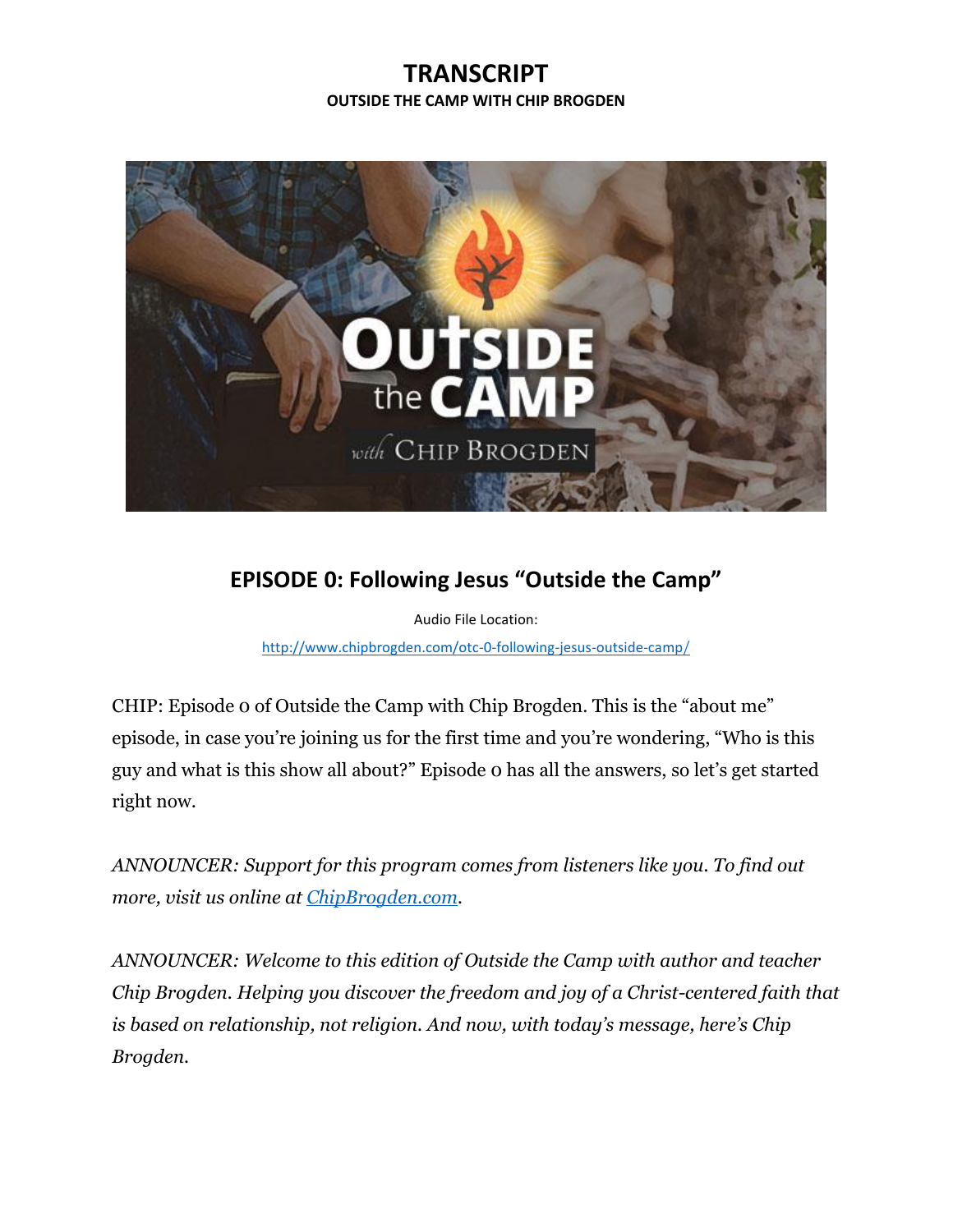CHIP: If you are burned out on religion, if you are fed up with church, if you don't feel as if you fit in to the popular Christian culture, and you are hungry and thirsty for truth on a deeper level, then my message to you is simple: You are not crazy, you are not alone, and now is the greatest opportunity of your life.

Welcome to Outside the Camp, the podcast for people who are learning what it means to follow Jesus without going to church. My name is Chip Brogden. I am an author, a teacher, and a former pastor. I dedicated my life to God when I was 8 years old. I began preaching when I was 13 years old. As a teenager, and into my 20s, I was a pastor and a worship leader in the largest Charismatic denomination in the United States. In my mid-20s, I had a "Road to Damascus" moment – and encounter with Jesus that radically changed the direction of my life and ministry. My eyes were opened to see the real Jesus, and my eyes were also opened to see everything wrong with the church. So, like many people do, I thought I would go back to all my church friends and tell them what God had shown me, and they would love me for telling them the truth and they would change. Of course you know that's not what happened. Instead, I was fired, and my wife and my two little girls and I were kicked out of the parsonage.

Let me say this to you from the beginning: getting kicked out of church was the best thing that could have happened to me. And I have learned the truth of this saying: you have to lose your religion before you can find your faith.

Now since that time, I have written several books, I've recorded thousands of hours of teachings, I've traveled all over the United States and other places, helping people discover the freedom and joy of a Christ-centered faith that is based on relationship, not religion. That is not just a slogan, a motto, or a catchphrase – this is exactly what my life's mission is all about, and it's the reason why I am here talking to you right now.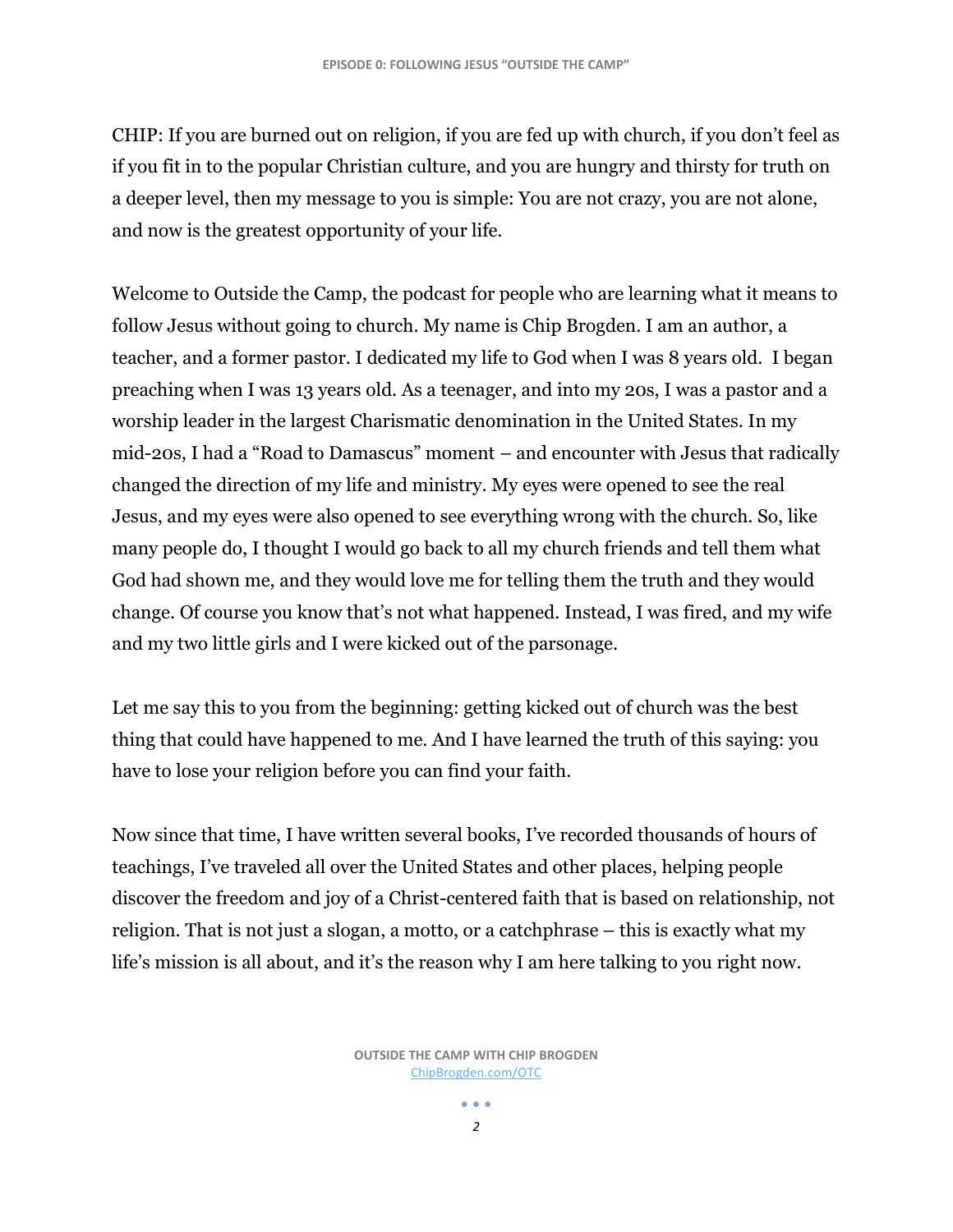In the Bible, Mary discovered something sitting at the feet of Jesus that few people have ever really discovered. Jesus said only ONE THING is needed. Now isn't that amazing, when you consider all the things that religion says God wants and expects. Jesus said ONE THING is needed, and Mary has discovered it. So that's my mission: to help you discover that freedom and that joy of a Christ-centered faith. But what is that ONE THING? The ONE THING that is need?

Well, I'll give you a clue. The Bible says that Mary's sister, Martha, was stressed out because she was "much serving." "Much serving." Well, that certainly describes what my life used to be like in church, and maybe you can relate to that, too. "She was vexed with much serving." Even serving Jesus! That's right, you can get a religious mindset about serving Jesus and become stressed out. I think that certainly explains why so many people in the ministry and so many people in church feel beat up, stressed out, tired. They invent all these things they think they are supposed to do to make God happy, and they vex themselves with much serving.

But to make matters worse, just like Martha, they spend too much time worrying about what everyone else should or shouldn't be doing! Right? Martha went to Jesus and complained about her sister Mary: "Lord, my sister has left me to serve alone! Speak to her and tell her to come help me!" Well, doesn't that sound familiar? Here's somebody working themselves to death trying to "serve Jesus" and then they start criticizing what someone else should be doing, trying to bring them into the same stressed-out, burnout, crazy world they live in all the time.

How did Jesus respond? He said, "Martha, Martha. You are worried and troubled over many things, but only ONE THING is needed. Mary has discovered it, and it will not be taken away from her." Jesus says only ONE THING is needed. What is that ONE THING? Well, it must be on the opposite side of all that serving and working being busy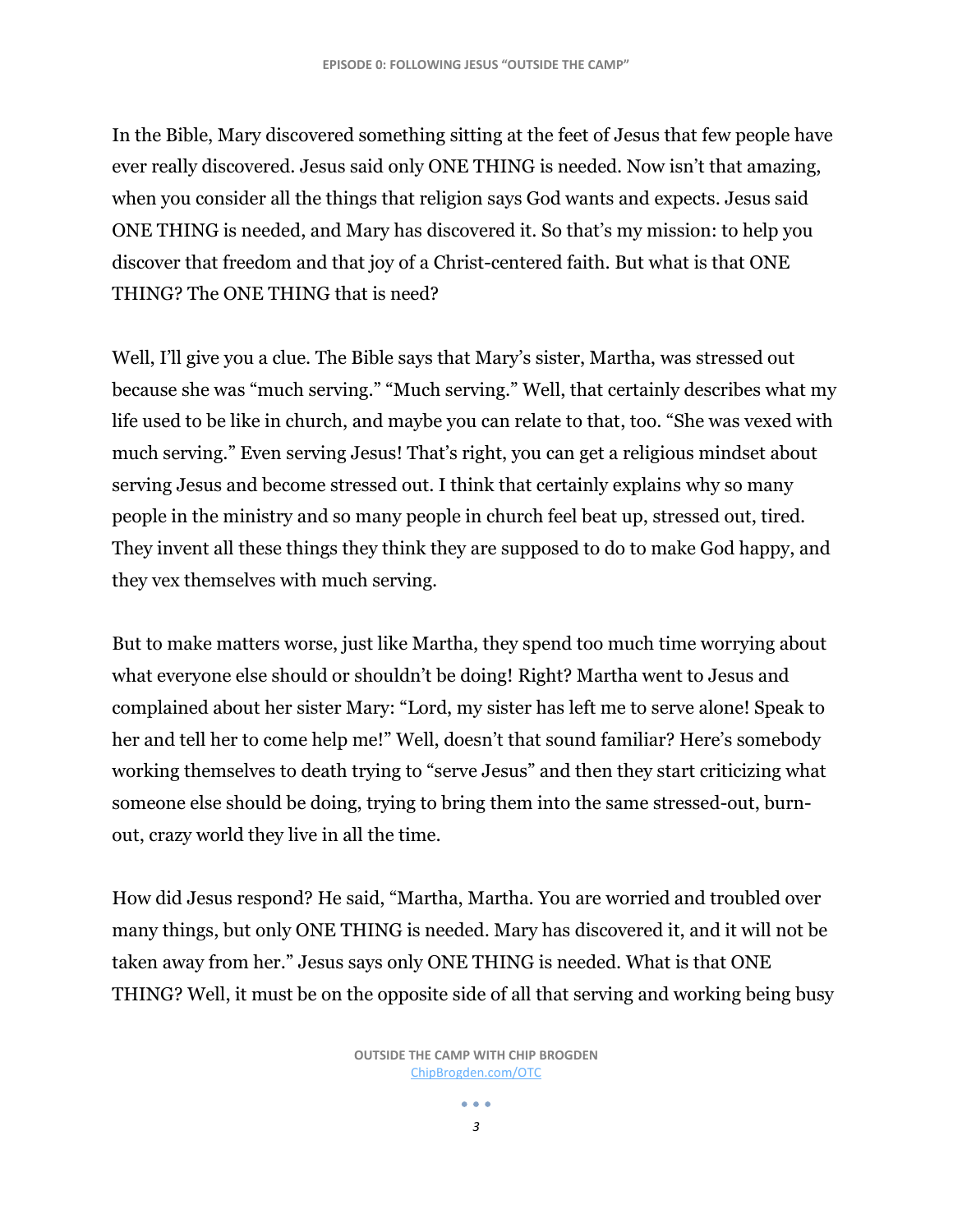for Jesus. What was Mary doing? She was sitting at His feet, hearing His Word. That's all. Jesus is the ONE THING. He is the ONE THING. He is what it is all about. And all this other stuff we're doing *for* Him just keeps getting in the way *of* Him.

Well, Mary discovered something, I discovered it many years ago, and I want to help you discover it if you haven't already; and if you have, I want to help take you deeper. My mission is to help you discover, and to experience, the freedom and the joy of a Christcentered faith. Some of you have never even experienced it. You may have gone to church all your life. You may have been in the ministry for years. But you aren't free, you're bound. You aren't full of joy, you're stressed out, depressed, frazzled, worn down, frustrated, maybe even disgusted. My friend, THAT is not what a Christ-centered faith is all about.

But you see, most people I meet haven't discovered the freedom and joy of a *Christ*centered faith because they have been living a *Church*-centered faith. They think everything God does and says revolves around church. Now, where did that idea from? From the church, of course! But where's the fruit? Where's the freedom and the joy? You won't find it in a church-centered faith. You'll only find it when you get rid of all those distractions and discover that only ONE THING is needed.

This Christ-centered faith is based on relationship, not religion. So we see that illustrated for us with Mary and Martha. Mary represents relationship and Martha represents religion. Mary sits at the feet of Jesus and puts Him first, Martha is busy running around and getting stressed out with much serving. Nothing wrong with serving and working. But when serving and working becomes more important than Jesus then we have a problem. And we know we have a problem when people are stressed out over it. There's no freedom and joy in working to the point of being stressed out, doing things out of religious obligation or duty. And to make matter worse, when religious folks want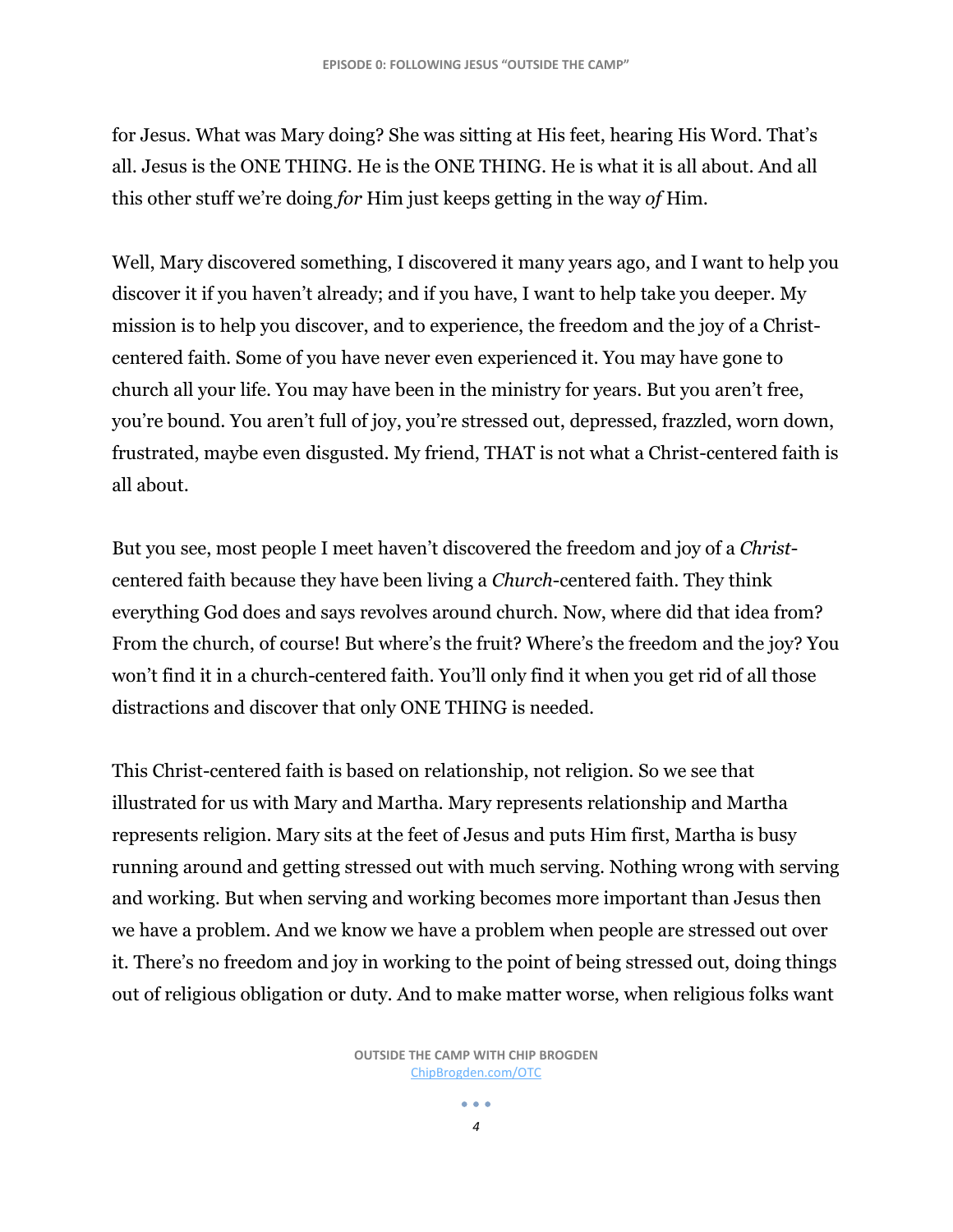to criticize and condemn people who aren't working as hard as they are to please God. That's a problem!

It's hard to convey this to people who haven't discovered it yet. I once visited a ministers luncheon in Texas many years ago, and since I was guest from out-of-state, they asked me to say a few words. So I stood and said, "Brothers, I would like to remind you of ONE THING: that the work of the Lord is *not* the most important thing." They got reeeeeaaaal quiet, and they looked at me like I had just told a dirty joke. I said, "The work of the Lord is not the most important thing." And I just let that hang in the air for a minute. Then I said, "The *Lord* of the Work is more important than the *work* of the Lord."

It is, after all, a very simple truth – that Jesus is more important than church. Jesus is more important than the ministry. Jesus is more important than fellowship. Jesus is more important than doctrine and theology. Jesus is more important than the religion people created in His Name. And if you're not experiencing the freedom and joy of Christ, it's because you haven't discovered the ONE THING that Mary discovered, sitting at His feet.

*ANNOUNCER: More of Jesus. Less of everything else. You're listening to Outside the Camp with Chip Brogden. [www.ChipBrogden.com.](http://www.chipbrogden.com/)*

CHIP: The purpose of this program is to encourage and support those of you who are seeking the truth about Jesus and have been hurt, burned-out, and disillusioned with things said and done "in the name of Jesus" that have nothing to do with Jesus. I don't care if you're a believer or a non-believer, but if you have stumbled upon this program, I want you to know that Jesus loves you, He knows you, He knows where you are, He knows what you need, and He isn't telling you to go to church to meet Him there; but is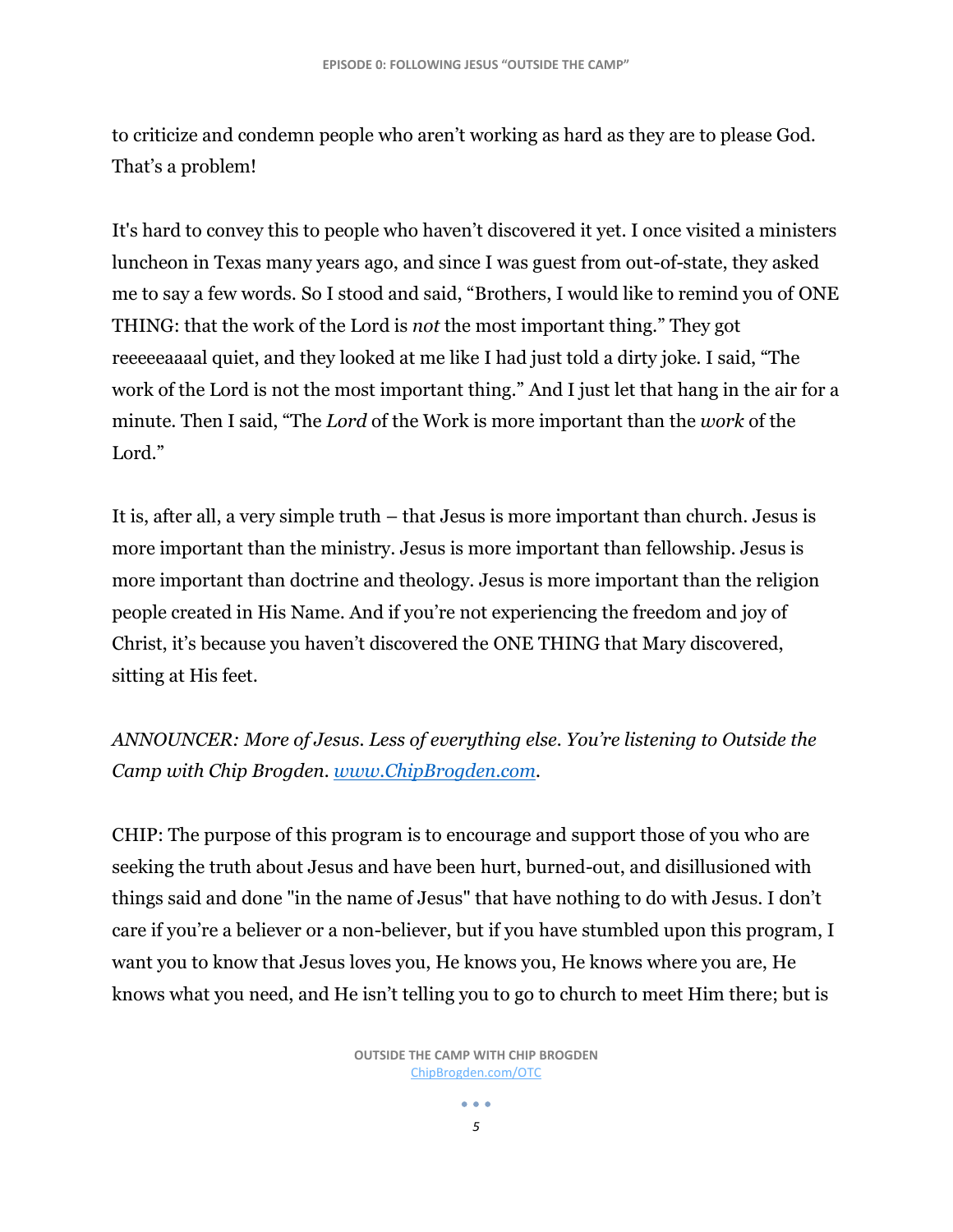saying, "Come to Me and I will meet you right where you are, right now, if you only ask Me." And I'm here to encourage and support you on your journey – to point you to Jesus.

Even if you still attend church, you'll benefit from hearing the truth of the Word being taught without the filters of tradition. Many people who read my books and listen to my teachings still go to church. You'll get the advantage of an outside perspective from someone who used to have an inside perspective – if you're interested in hearing it! And if you still go to church but you're getting the sinking feeling that something just isn't right, something isn't adding up, that there's got to be more to the Christian life than what you're seeing and hearing… if you feel that way then I hope that you will stick around and hear me out as a voice crying out to you from the wilderness - just one of many millions of people who are love God, and love God's people, but they no longer go to church.

This is not about church-bashing or trying to persuade people to stop going to church if that's where they think they need to be. Plenty of people (including me) have spoken out *against* something but not enough are speaking *for* something. What I am *for* is your freedom, and joy, and spiritual growth and maturity in Christ; what I am against is anything that gets in the way of that.

Now, maybe you were kicked out of church like I was. Maybe you just felt led by the Lord to stop going. Maybe you just outgrew church and you're looking for a deeper walk with God, or you attended church as a child but then you grew up and you moved on. Maybe you just woke up one day and said, "I can't stand it anymore." Or, maybe you're still going to church and you're miserable and you're looking for answers. I don't know how you found me and how you came to be listening to me, but I'm glad you did.

> **OUTSIDE THE CAMP WITH CHIP BROGDEN** [ChipBrogden.com/OTC](http://chipbrogden.com/OTC)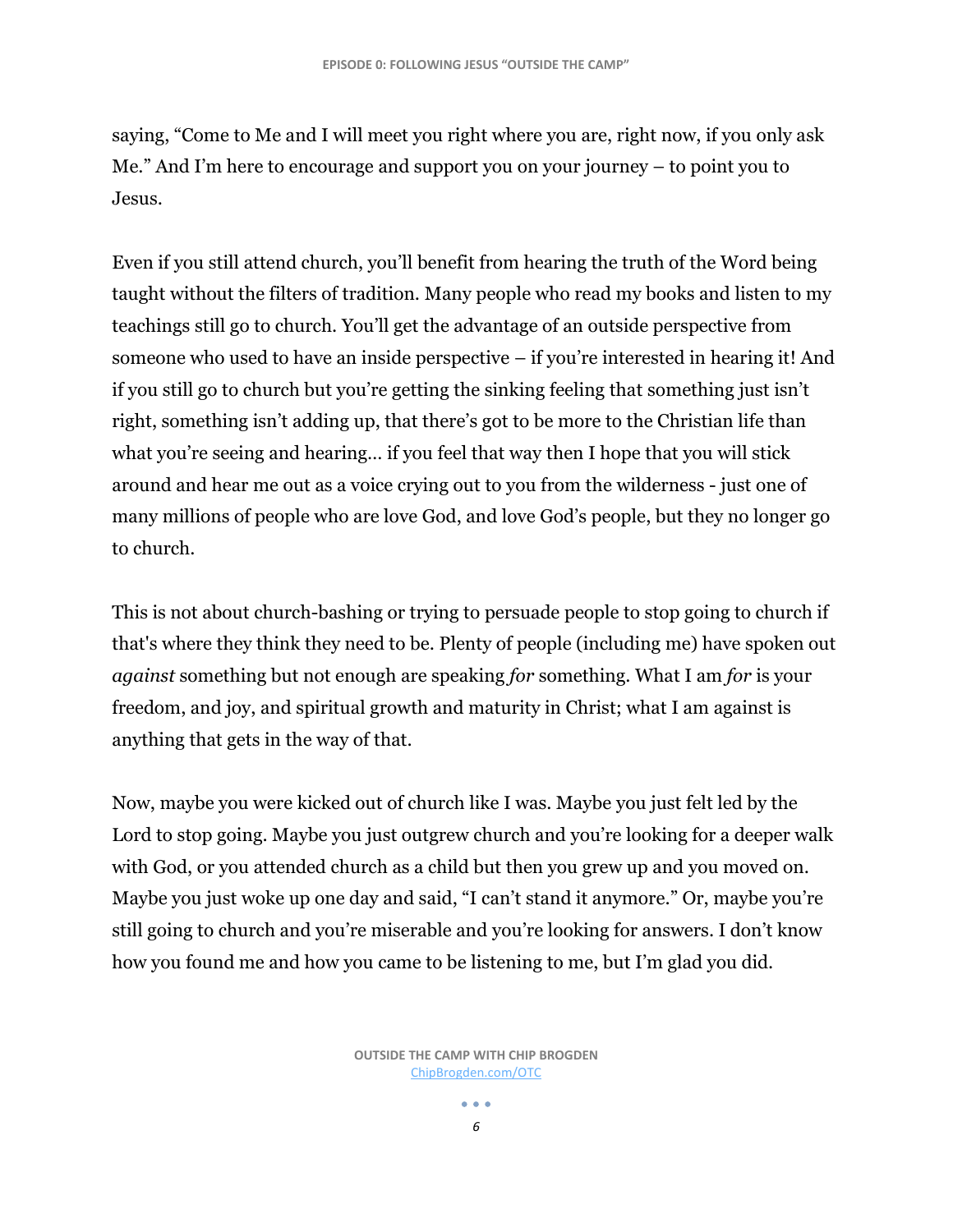Because my message to you, once again, is very clear: You are not crazy, you are not alone, and now is the greatest opportunity of your life.

There is a great big world outside of church, and God wants you to be set free - liberated from what I call "Churchianity." To be free to follow Jesus in Spirit and in Truth, free to love God and free to love your neighbor, without being bound up and stressed out by the Spirit of Religion.

If you don't know me then it's also worth mentioning that I don't just give opinions and theories, and I don't ask you to just to take my word for anything, because I want you to take God's Word. I believe that Jesus is the Way, the Truth and the Life, and that no one can come to God apart from Him. I believe that Jesus is the Living Word, but I also believe that the Bible is the written Word that reveals the Living Word. I believe that the Bible is infallible in its original languages - not necessarily in the modern translations but that does not prevent me (and it shouldn't prevent you) from reading and studying Scripture. I believe that all Scripture is profitable, that it contains the revelation of Christ, and is to be studied, taught, and obeyed. It is the objective standard against which all other teachings and utterances and prophecies are supposed to be measured. We need that objective standard, and Scripture provides that. Now, you need to know that so you can trust that I'm not just making things up as I go along, but what I write and what I teach is intended to be Christ-centered, Spirit-led, and Scripturally-based.

So the idea behind *Outside the Camp* – what does it mean? Well, "outside the camp" is based on Hebrews 13:13, which says, "Let us go forth to [Jesus], outside the camp, bearing His reproach." And if you study the context of this Scripture, it's talking about the failure of the religious system. It's a comparison between what's happening "inside the camp" – where the people are worshipping God, offering sacrifices, going through the religious motions; compared to what's happening "outside the camp," where we

 $\bullet\hspace{0.1cm} \bullet\hspace{0.1cm} \bullet\hspace{0.1cm} \bullet$ *7*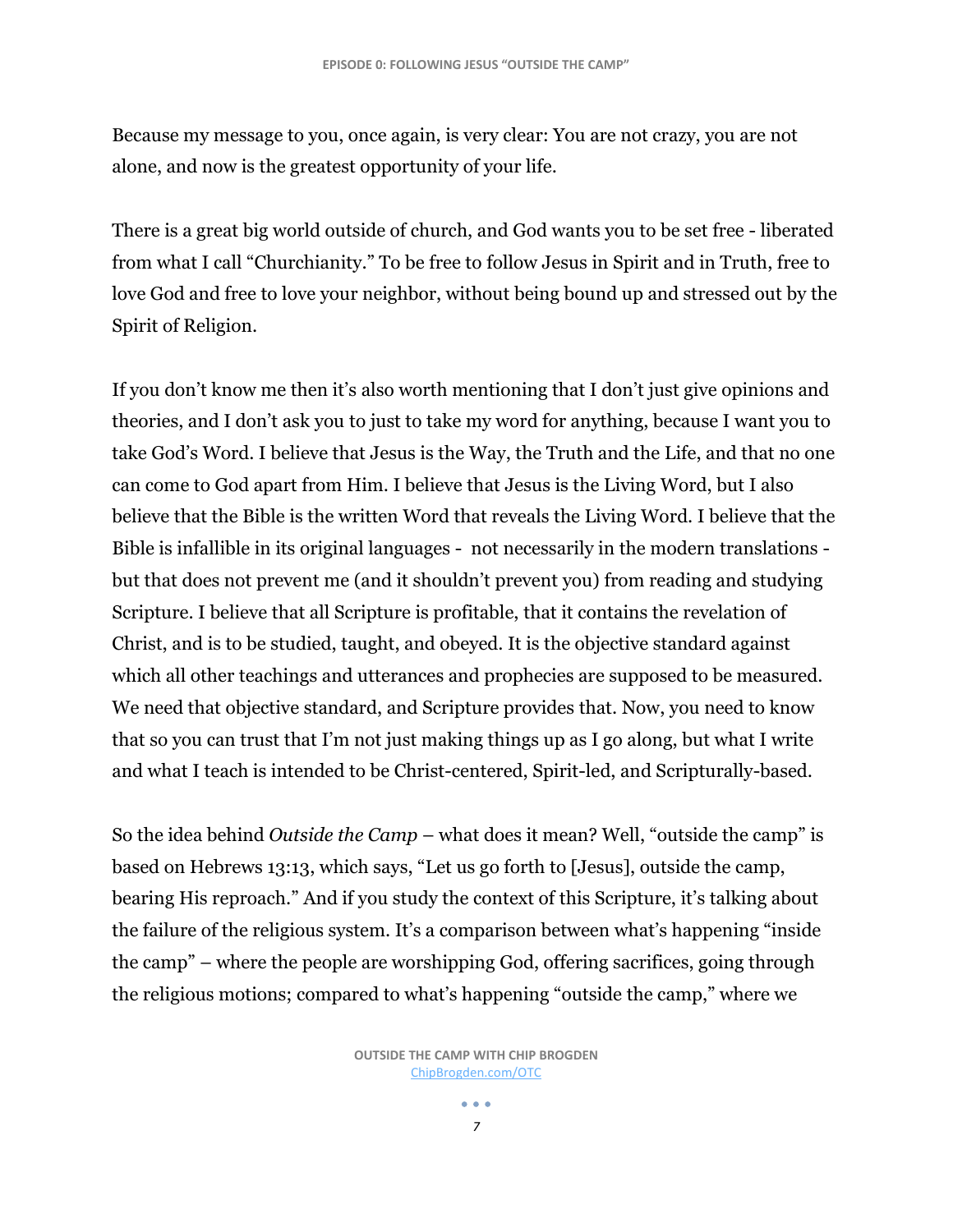discard all of the traditions of men, all the legalism, all the formality and religiosity and hypocrisy, and we go to be with Jesus outside the camp.

It is, to me, the difference between a religion *about* Jesus and a relationship *with* Jesus. For the Jews at that time, to follow Jesus meant to being cut off from their family, their friends, their community. You were ostracized, excommunicated, cut off. So, the person who wrote this letter in Hebrews is telling them they have a choice. They can stay where they are, and just keep going through the motions of religion, making the sacrifices, keeping the commandments, doing what is socially acceptable, staying "inside the camp" – or, they could go "outside the camp" and discover the freedom and joy of a Christ-centered faith that is based on relationship, not religion.

That was the crisis of the New Testament, of the early Jewish believers in Jesus. Christianity began as a revolution *inside* of Judaism. It was a movement, then a sect, then it began to grow and became inclusive of both Jews and Gentiles, and that created such a conflict that Christianity spun off completely from Judaism and became something new and different. And, if you lived in those days, you had to make a choice. Oh yeah, they tried to hold on to both, and it worked for a while, but at some point the differences became so great that they had to make a choice. Are you going to stay inside the camp? Are you going to keep going to the Temple, going to the synagogue, observing all the religious rules and regulations and traditions and customs? Or, are you going to go outside the camp to be with Jesus and bear His reproach – meaning, you're willing to be ridiculed by family and friends, to be talked about, to be laughed at, to be cut off and cast out? It was a radical decision, a revolutionary and momentous thing, to make the decision that you're going to give up your religion and follow Jesus outside the camp.

In the beginning, following Jesus was the most non-religious thing you could do. There was no temple. No synagogue. No church building. No denomination. When people met,

> **OUTSIDE THE CAMP WITH CHIP BROGDEN** [ChipBrogden.com/OTC](http://chipbrogden.com/OTC)

> > $\bullet\hspace{0.1cm} \bullet\hspace{0.1cm} \bullet\hspace{0.1cm} \bullet$ *8*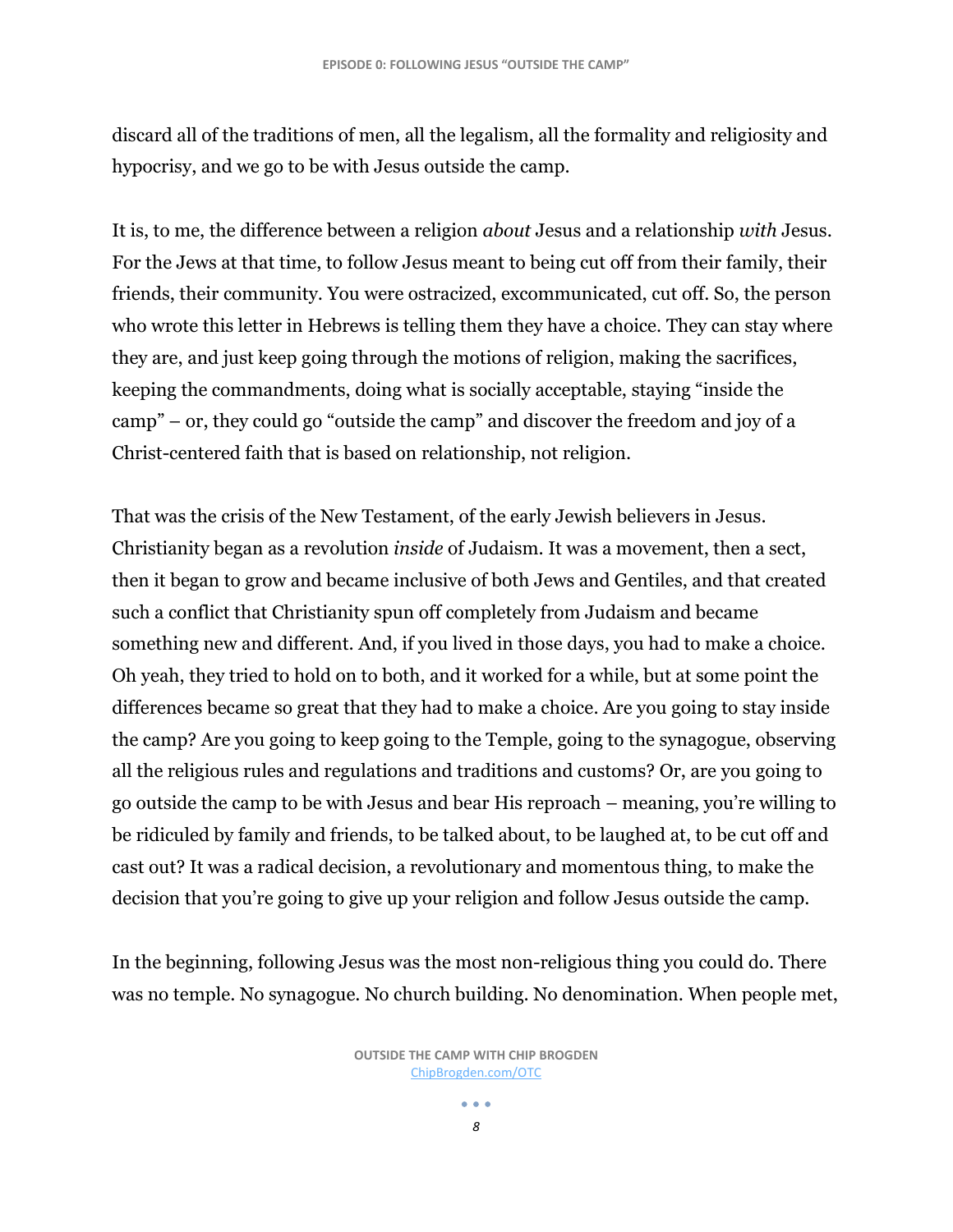they met in their homes. There was no paid clergy. No professional preacher. No nonprofit organization. No religious institution. Just people who loved God, loved Jesus, and loved one another. An amazing thing! A spiritual thing! The Holy Spirit filled them, moved them, inspired them, led them, and knit them together into a spiritual house of living stones.

Now, fast forward 2,000 years. The situation today is very similar, but look what has happened: a religion *about* Jesus has gotten in the way of a relationship *with* Jesus. The very thing that was begun as a non-religious movement of people who loved God and loved one another has now become the very thing that they were trying to move away from in the beginning. They were burned out on religion, buried under the weight of law and legalism and ceremony, and following Jesus meant experiencing freedom and joy and spirituality and a connection with God that didn't require conformity to a religious system.

They willingly suffered and many died because those religious folks – the same religious folks that persecuted Jesus – persecuted them too! Yet, here we are today. Christianity has become the very thing it was supposed to be rebelling against: traditions of men, legalism, religiosity, hypocrisy, formalism, denominationalism. In fact, what we have today is not even the Jesus-centered Christianity of the New Testament. It's not true Biblical Christianity, it's what I call *Church*ianity. Not Christianity. Churchianity. We have pastors, priests, popes, churches, cathedrals, thousands of denominations, each teaching their version of truth.

What's worse, the power of the Holy Spirit is missing. The love of many has grown cold. And the world looks at all of this and says, "You know what? If that's what it means to be a Christian, count me out!"

 $\bullet\hspace{0.1cm} \bullet\hspace{0.1cm} \bullet\hspace{0.1cm} \bullet$ *9*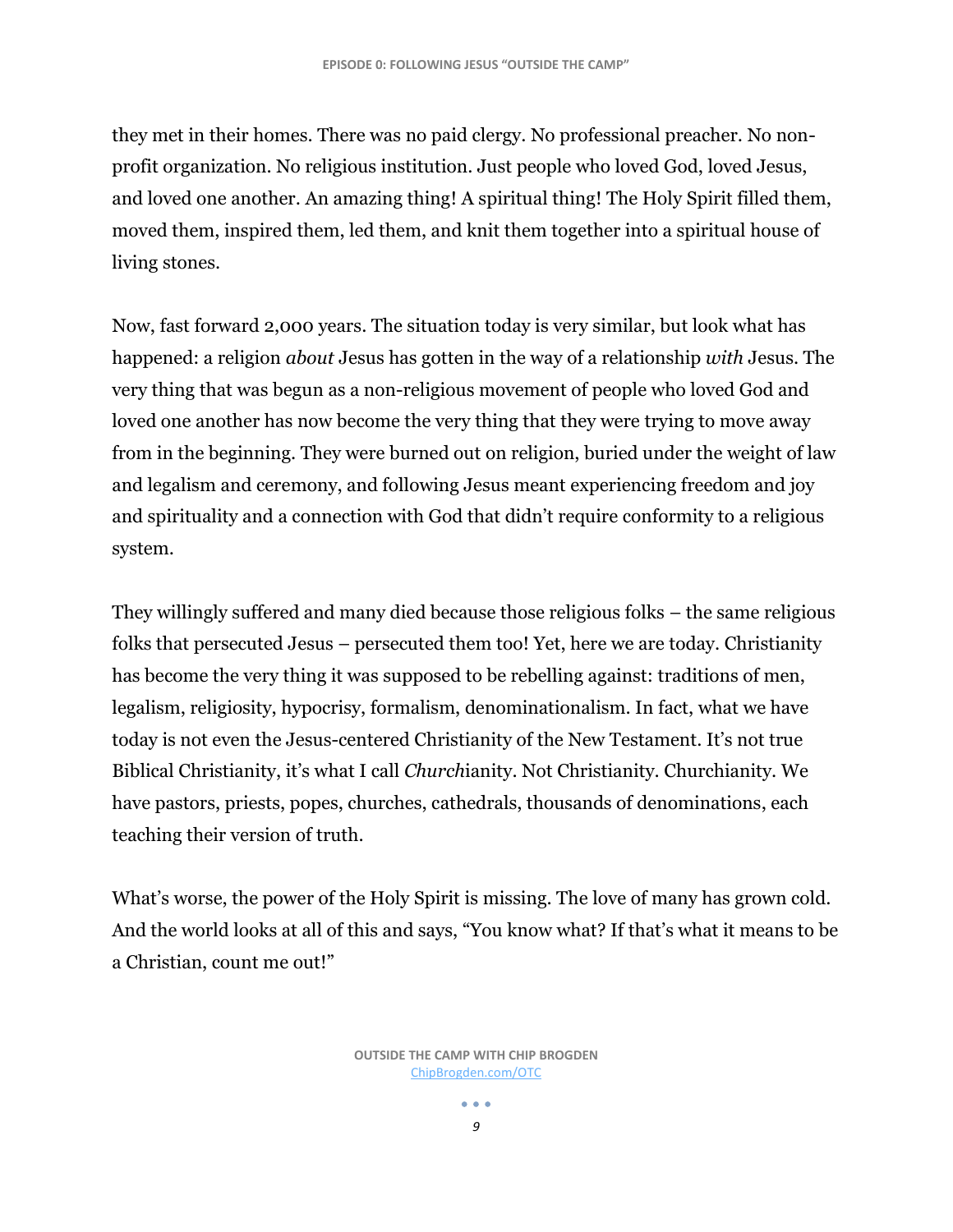And so, something is taking place today that once took place 2,000 years ago in very similar circumstances. It's not a new movement, but the continuation, or the revitalization, or the rediscovering, of what it means to follow Jesus in simplicity and in truth. And the real, simple truth of the matter is that Organized Religion is the single greatest hindrance to a relationship with Jesus that I know of. It's not the devil. It's not the world. It's not all those mean, bad people out there. This religion about Jesus has gotten out of hand. It's become a monster. Instead of helping people, it's hurting people – or at least, it's hurting more people than it's helping.

We've made church attendance the definition of what it means to follow God. We've made our religious system the center of everything. Bearing in mind that Jesus never built a church for His followers, nor did He ever tell them to build a church. He said *He* would build His Church – or as I like to say, His *Ekklesia* – on *Himself*, and the gates of hell would not prevail against it, Jesus said. *Ekklesia* is the Greek word that gets translated as *church* in the Bible, but it doesn't mean "church" the way we think of "church." Ekklesia means an assembly of called-out people. In the Bible it always means *people* – never a building, never a religious organization. So, "building the church" in the Bible meant encouraging, edifying, and loving one another. See? Jesus was building His Church as a spiritual house of living stones. Those early believers were called-out: called-out of darkness, and into light; called-out of sin, and into the fruit of the Spirit; called-out of religion and into relationship.

All of those things that came along afterwards – churches, professional clergy, denominations organizations – all of these are the inventions of carnal men, or even men with good intentions, but whether it was for good intentions or not, the end result is we turned the simplicity of following Jesus into a religion, and we ruined the relationship.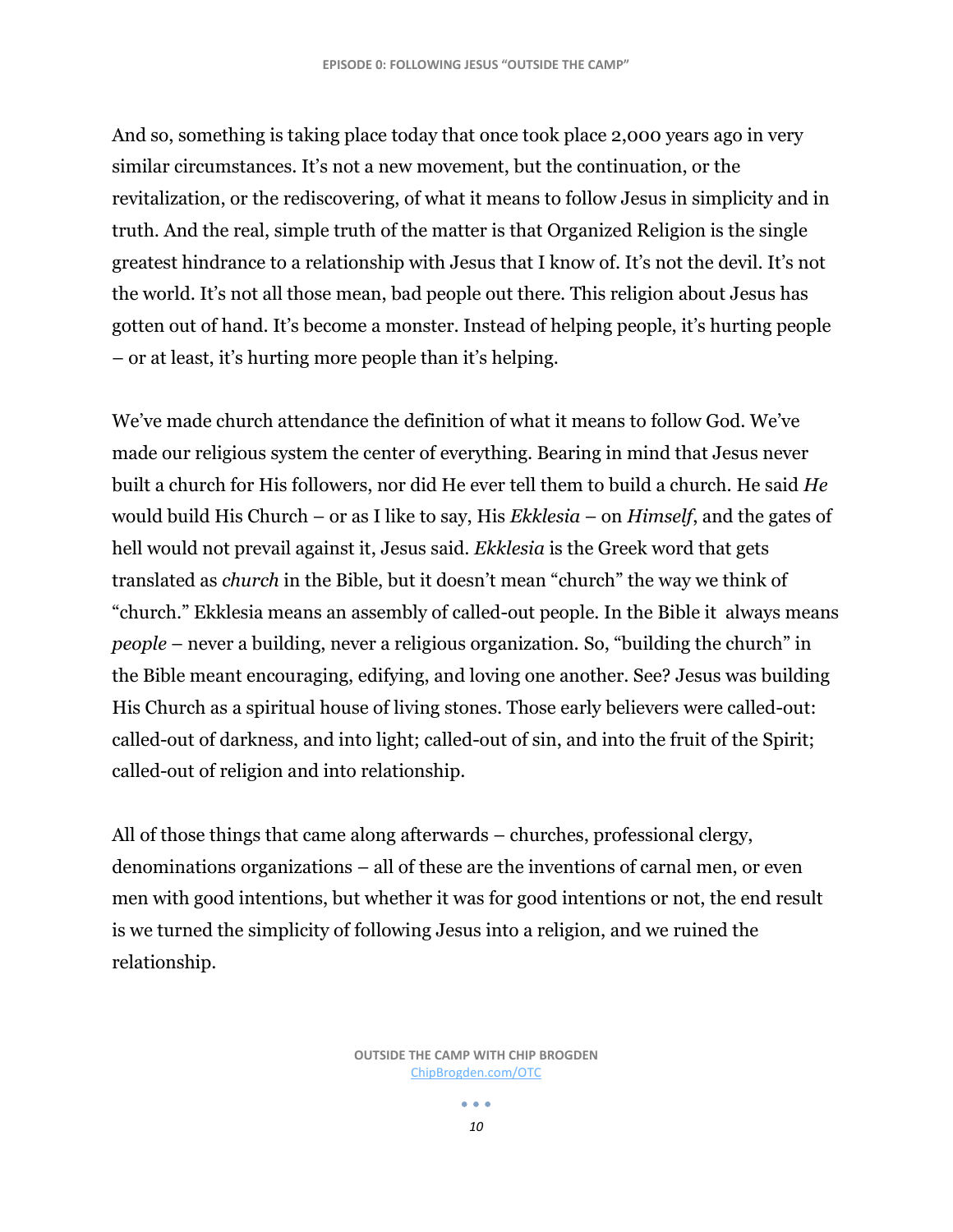In my book, *[The Irresistible Kingdom,](http://chipbrogden.com/books)* I provide a brief history of how the Church has become compromised. It's a quote – I don't know who made the quote, but here's what it says:

"Christianity began in Palestine as a group of people who had a relationship with Christ. From there it traveled to Greece, where it became a *philosophy*. Then it moved to Rome, where it became an *institution*. After that it moved to Europe, where it became a *culture*. Lastly, it moved to the United States, where it became a *business*."

So here we are today. According to NPR, Christianity is by far the world's largest religion with an estimated 2.2 billion adherents, almost  $1/3$  of the world's population - but get this - fragmented across 40,000 denominations! 40,000 denominations! Islam is the second largest religion in the world, with 1.6 billion adherents or about 23% of the world's population. But Islam is growing faster than Christianity, and by 2070, the Pew Research Center projects that Islam will be the world's largest religion.

Well, I'll leave it to you to draw your own conclusions about those numbers and what they mean; but in my opinion, it looks like Christianity as an institution is *dying*. The Church is failing. Why haven't we won the world yet? Because a religion *about* Jesus became more important than a relationship *with* Jesus. Plain and simple.

But here's the good news. There is a movement of people - ordinary people just like you and me - who are doing the same thing that the Jews had to do when they saw their religion going down the tubes. They had to choose between staying "in the camp" or going "outside the camp" to be with Jesus. Millions of people are leaving Institutional Christianity behind and are getting back in touch with the simplicity of a Christ-centered faith – the Jesus-focused faith of the New Testament. Some are meeting in homes, some aren't meeting at all, some want to meet and don't know where to go; but regardless of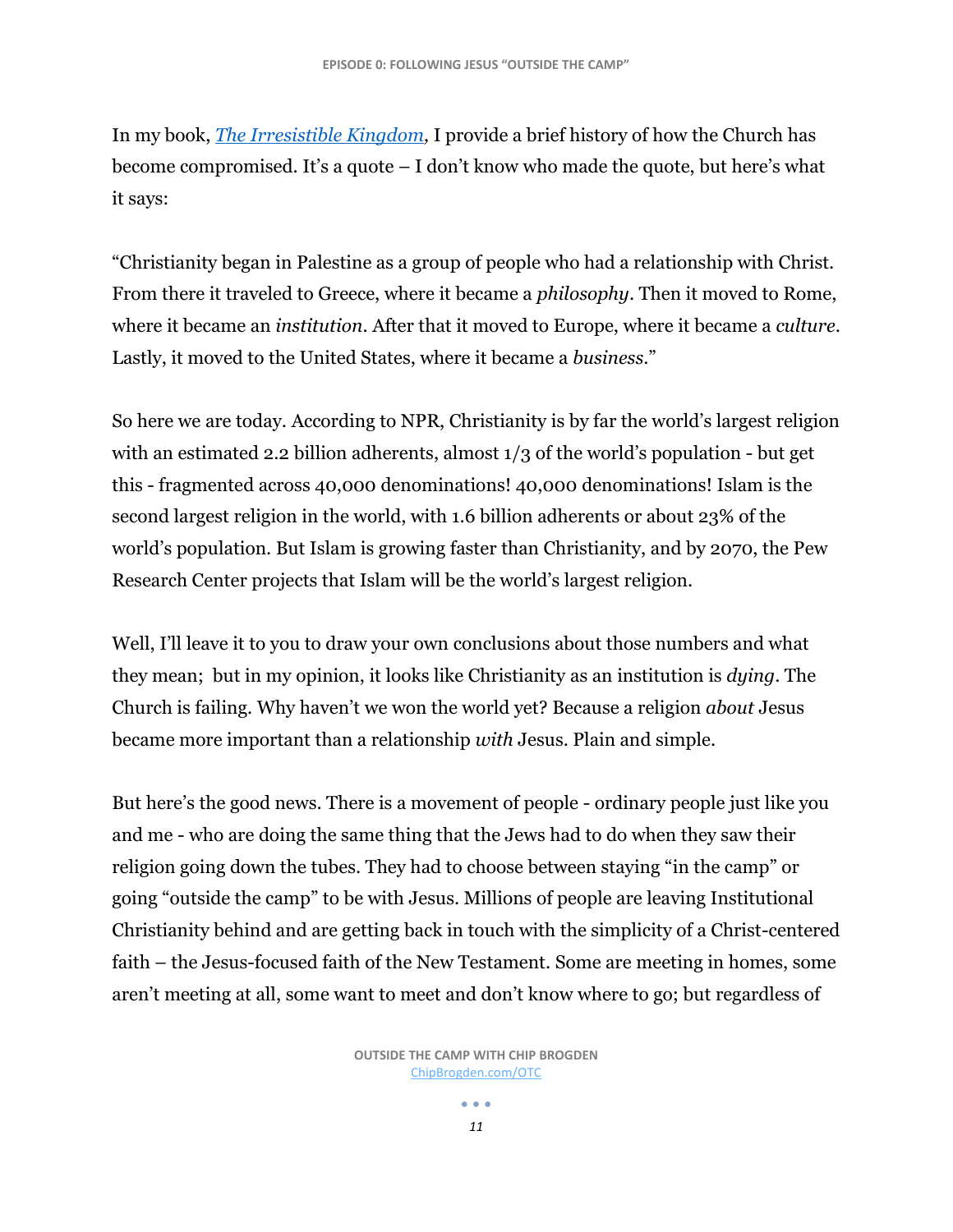where or how they meet, many of them are discovering the ONE THING that is needed – and it isn't more church, it's more of Jesus, and less of everything else.

So, I'm going to reach out to you and connect with you through this broadcast to encourage you, strengthen you, and also challenge you in your faith. I'm not trying to impress you. I am certainly not trying to entertain you. And I am not trying to win any popularity contests. But as a voice in the wilderness, I am crying out and saying, "Prepare the way of the Lord, make a straight path for His feet." And if you are hungry and thirsty for deeper truths, for relationship instead of religion, then I say, welcome home!

In addition to the podcast, I have several books, dozens of articles, and hundreds of hours of audio teachings on my website, [ChipBrogden.com,](http://chipbrogden.com/) for those of you who want to go deeper. I've even got some online courses you can take, and I'm adding new books, teachings and courses all the time. The goal is to equip you with everything you need, to help you unlearn some things you learned in church that messed you up; to help you get past the old hurts and the wounds and move on to better things; to help you make sense of your situation, and to let you know that you are not crazy and you are not alone. I've said that three times now, I hope it is sinking in!

So the first thing I want to do is give you one of my books that I think will help you the most at this point, and it's a good introduction to what we've been talking about. It's called, *Knowing HIM: Having a Christ-centered Faith in a Church-centered World*. It's free, and you can get it right down by visiting my website, [ChipBrogden.com/free.](http://chipbrogden.com/free) When you get that book you'll also be subscribed to my mailing list, so we can stay connected, and you'll also be able to get in touch with me in case you have any questions or need help with anything.

> **OUTSIDE THE CAMP WITH CHIP BROGDEN** [ChipBrogden.com/OTC](http://chipbrogden.com/OTC)